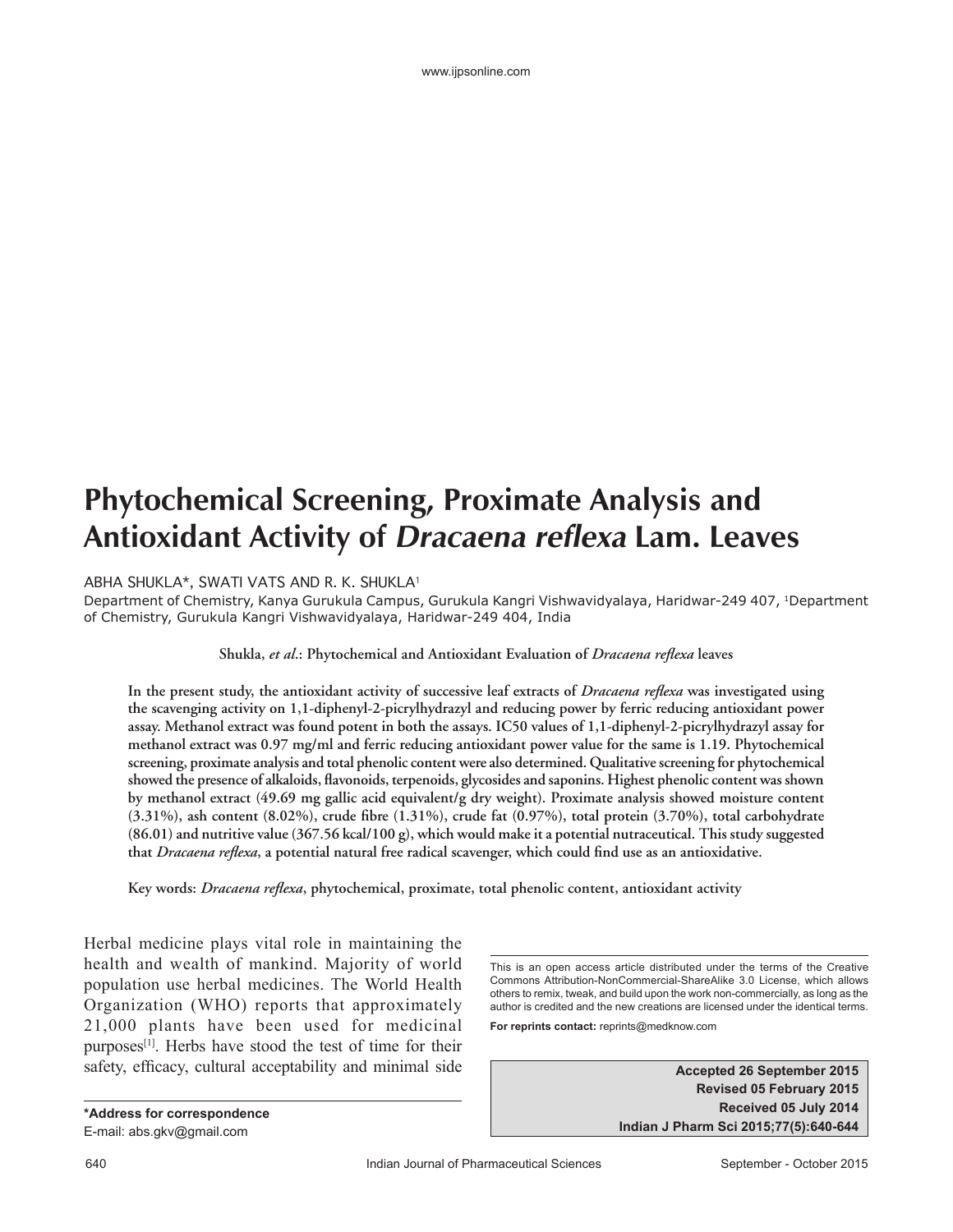effects<sup>[2]</sup>. Therapeutic power of some plants is mainly due to the presence of some secondary metabolites, which collectively are referred to as phytochemicals $[3]$ . These phytochemicals have potential to be developed as herbal medicines or could serve as precursors for modern medicine.

It is now widely understiood that free radicals are involved in the pathogenesis of many diseases. Natural defence mecanisms of the human body prevents development of these diseases but in cases of increased onslaught by free radicals and reactive oxygen species bodys defence mechanisms needs to be supplemented by external antioxidants. Synthetic antioxidants are less favoured due to their side effects, hence interest in natural antioxidants of herbal origin is on the increase<sup>[4]</sup>. Plant-derived phenolic compounds and flavonoids have been reported to be radical scavengers and act as good antioxidant agents.

This study was performed on leaves of Dracaena reflexa, family, Liliaceae. Certain species of Dracaena such as D. cinnabari stem have been investigated for in vitro lipid peroxidation<sup>[5]</sup>, antioxidant activity<sup>[6]</sup>, antiinflammatory activity<sup>[7]</sup>, antimicrobial and cytotoxicity[8]. Investigations on D. draco revealed antimicrobial and antioxidant effect $[6]$ , cytotoxic effect and presence of many phenolic compounds<sup>[9]</sup>. Another species  $D$ . cambodiana showed antitumor $[10]$ , antioxidant<sup>[11]</sup> and antimicrobial activity<sup>[12]</sup>. Similarly D. cochichinensis, D. angustifolia, D. arborea and D. vand were examined by different researchers for medicinal potential. Present study focused on phytochemical screening, proximate analysis, nutritive value and antioxidant activity of leaves of D. reflexa.

Folin Ciocalteu reagent, methanol, sodium acetate and glacial acetic acid were procured from Merck India, Mumbai, sodium carbonate was obtained from Thomas Baker, Mumbai, gallic acid from Hi-Media, Mumbai, 1,1-diphenyl-2-picrylhydrazyl (DPPH) and 2,4,6-tri-2pyridyl-1,3,5-triazine (TPTZ) were obtained from Sigma Aldrich, St. Louis, USA, hydrochloric acid from Fischer Scientific, Mumbai and ferric chloride hexa hydrate from S. D. Fine Chem Ltd., Mumbai, India. All other chemicals employed were of standard analytical grade.

Fresh leaves of D. reflexa were collected from Dehradun district of Uttarakhand, India. The plant material was authenticated by the Botanical Survey of India, Dehradun. A herbarium smple (accession No. 114095) was also preserved in the Department of Chemistry, Kanya Gurukula Campus, Gurukula Kangri Vishwavidyalaya, Haridwar, India for further reference. Fresh leaves were washed with water, dried under the shade for 15 days, crushed in a grinder to powder form and then stored in an air tight container for further extraction and various processes.

Proximate analysis of the powdered leaves included estimation of moisture content, ash content, crude fibre, crude fat and protein content<sup>[13]</sup>, whereas total carbohydrate was calculated using the Eqn., total carbohydrate=100−(% ash+% moisture+% crude fibre+% crude protein). Nutritive value of the leaf was expressed in kilocalories/100 g of dry weight of leaves, which was calculated using the formula<sup>[14]</sup>, nutritive value= $(4 \times \%)$  protein)+ $(9 \times \%)$  crude fat)+ $(4 \times \%)$ total carbohydrate).

One hundred and fifty grams of the dried powdered leaves of D. reflexa were weighed, loaded and extracted in a soxhlet apparatus using 1.5 l each of petroleum ether, dichloromethane, methanol and water successively in accordance to the hierarchy of polarity of solvents. Extraction was continued for 72 h or until the solvent coming out of the siphoning tube was colourless<sup>[15]</sup>. Extracts were concentrated under reduced pressure in rotary vacuum evaporator and refrigerated for further use.

Phytochemical analysis of the extracts was performed using standard qualitative methods $[16,17]$ . The extracts were analysed for the presence of compounds like alkaloids, flavonoids, tannins, glycosides, terpenoids, steroids, fat and oil, saponins, protein. Total phenol content (TPC) of Dracaena reflexa leaf extract was measured by employed the method of Singleton<sup>[18]</sup>. To 1 ml of extract (1000 μg/ml) in methanol, 10 ml of 10% Folin Ciocalteu reagent and 8 ml of sodium carbonate (7.5% w/v) solution was added and the reaction volume was made up to 20 ml with distilled water. After 2 h of incubation at room temperature, absorbance was measured at 765 nm on a UV/Vis spectrophotometer. Total phenolics were quantified by calibration curve of gallic acid (25-300 μg/ml). The phenolic content of the sample was expressed as milligram gallic acid equivalents/gram of dry extract (mg GAE/g), which was calculated using the formula<sup>[19]</sup>, T=C×V/M, where, T is the TPC (mg/g of plant extract in GAE), C is the concentration of gallic acid from the calibration curve, V is the volume of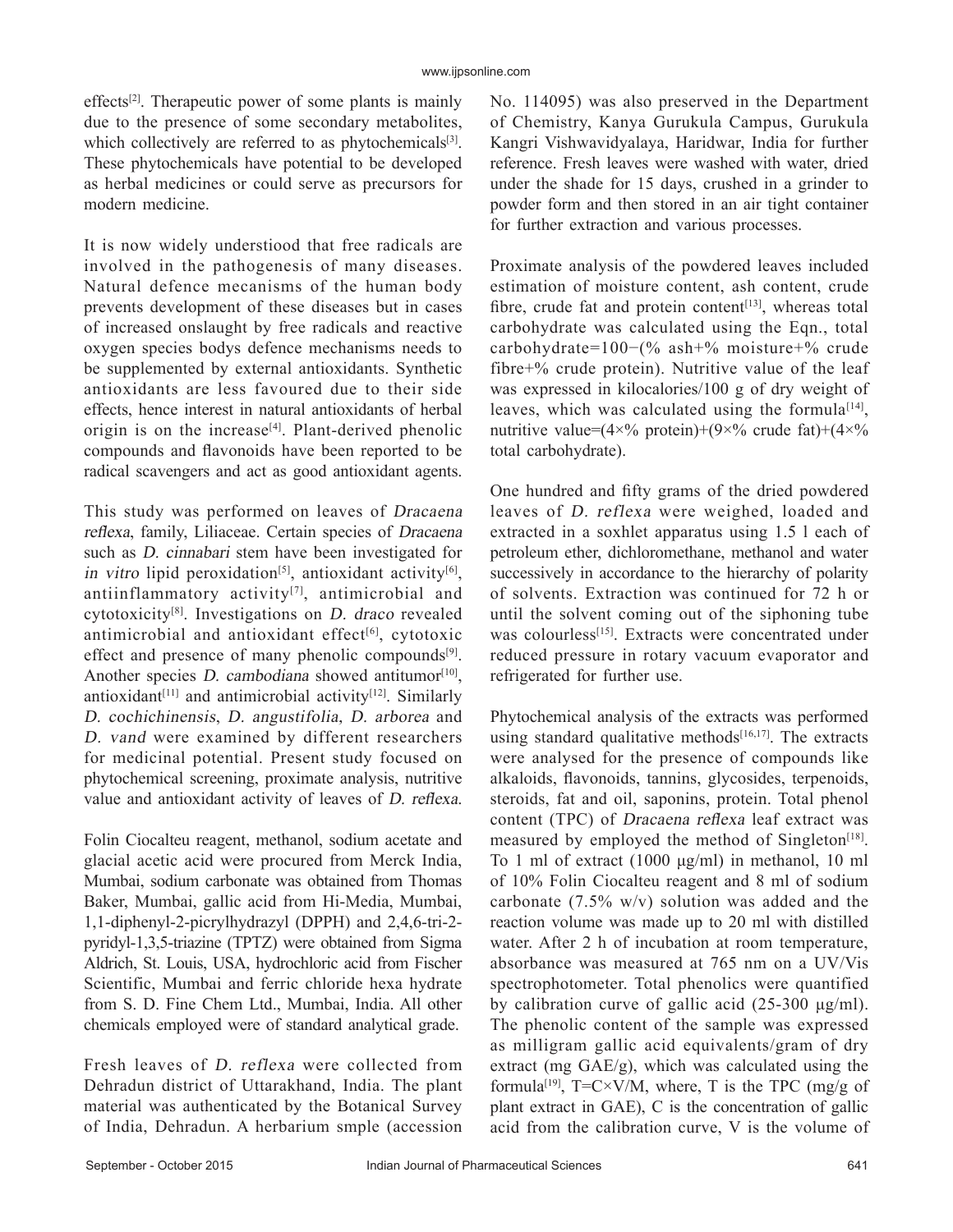the extract in ml and M is the weight of the pure plant extracts.

The free radical scavenging activity of the plant extract was determined using Brand and William method with a slight modification<sup>[20]</sup>. Reaction mixture contained 1 ml of extract of different concentrations (0.1 to 4 mg/ml) and 3 ml of working DPPH in methanol (0.004%). After 30 min of incubation at room temperature in a dark place, the absorbance was measured at 517 nm against methanol as blank on a UV/Vis spectrophotometer. Methanol with DPPH solution was used as control. Percent inhibition of free radical DPPH was calculated as per the formula, % inhibition=(absorbance of the control−absorbance of sample)/absorbance of control)×100. Results were expressed as  $IC_{50}$  the concentration producing 50 % inhibition, which was obtained from the graph plotted between concentrations versus % inhibition.

Ferric reducing antioxidant power (FRAP) value was calculated using the method of Benzie and Strain[21], which was based on reduction of Fe<sup>3+</sup>TPTZ to Fe<sup>2+</sup>TPTZ. The FRAP reagent was prepared mixing 300 mM acetate buffer (pH=3.6), 10 mM TPTZ and 200 mM  $FeCl<sub>3</sub>$ .6H<sub>2</sub>O in a ratio of 10:1:1 at 37°. The reaction mixture contained 1 ml of extract (1500 μg/ml) and 10 ml of working FRAP reagent. The mixture was incubated at 37° for 30 min. The antioxidant potential of samples was determined from standard curve plotted using ascorbic acid in the concentration range between 0-600 μM/ml. One millilitre of methanol in 10 ml of working FRAP reagent was the control and working FRAP reagent served as the blank. Results were expressed in μM/ml and FRAP value of sample is calculated using the formula, FRAP=(absorbance of sample/absorbance of statndard)×100.

Petroleum ether, dichloromethane, methanol and aqueous extracts were prepared to perform phytochemical screening, proximate analysis, total phenolic content and antioxidant activity. Results of proximate analysis are demonstrated in Table 1. The results revealed that leaves of Dracaena reflexa are a good source of mineral elements as they contained a high percentage of ash. Moisture content is in the range of 5-15% indicated that leaves are good for formulating because low moisture content prevented microbial growth[22]. Leaves also appeared to be a good supplement for protein, carbohydrate and fat, which are the major building blocks of nutrition<sup>[23]</sup>. Leaves also

could provide high energy content as the nutritive value is much higher. Collectively proximate analysis showed that leaves of Dracaena reflexa have the potential to be a food supplement, energy drink and a neutraceutical.

Phytochemicals present in leaves of D. reflexa were shown in Table 2. Leaves of D. reflexa were found to be a rich source of alkaloids, flavonoids, saponins, glycosides, carbohydrate, amino acids, terpenoids, tannins, steroids, triterpenoids, fat and oil. Some of the major constituents like alkaloids contribute towards analgesic and antimicrobial activity<sup>[24]</sup>. Flavonoids and tannins are major groups which act as antioxidant. Tannins also reported to have antibacterial properties[25]. Glycosides are likely to possess cardiac activities and might be useful in treating congestive heart failure and cardiac arrhythmia<sup>[26]</sup>. Saponins are likely to demonstrate antibacterial, antiinflammatory, anticancer, and antidiabetic activities. Terpenoids have been reported to be antibacterial in nature<sup>[27]</sup>. Presence of all these phytochemical in leaves might contribute towards the therapeutic potential of D. reflexa.

TPC gives a measure of to what extent phenolic compounds are present in the extract. In plants usually tannins, flavonoids, phenolic acids and phenol diterpenes contributes to TPC. Phenol group offers potent antioxidant activity due to its redox potential, which plays an important role in scavenging free radicals, in neutralizing the reactive oxygen species or act as a electron donor to peroxide radical $[28]$ . As the D. reflexa leaf methanol extract showed higher TPC, it is likely to be a potential antioxidant. TPC content of the extracts are summarized in Table 3.

Plants with potent antioxidant properties are reported to exhibit freeradical scavenging activity. DPPH is a stable free radical, which gives purple colour in methanol solutions. This purple colour changes to

| <b>TABLE 1: PROXIMATE COMPOSITION OF DRIED</b> |
|------------------------------------------------|
| <b>LEAVES OF DRACAENA REFLEXA</b>              |

| Parameter          | Dracaena leaves (percentage<br>dry weight basis) |  |
|--------------------|--------------------------------------------------|--|
|                    | Mean±SD                                          |  |
| Moisture content   | $3.31 \pm 1.15$                                  |  |
| Ash content        | $8.02 + 0.25$                                    |  |
| Crude fibre        | $1.31 \pm 0.13$                                  |  |
| Crude fat          | $0.97 + 0.27$                                    |  |
| Total protein      | $3.70+0.39$                                      |  |
| Total carbohydrate | 86.01                                            |  |
| Nutritive value*   | 367.56                                           |  |

Values are expressed as mean±SD of the three replicates. \*Nutritive value is calculated in kcal/100 g dry weight of leaves. SD: Standard deviation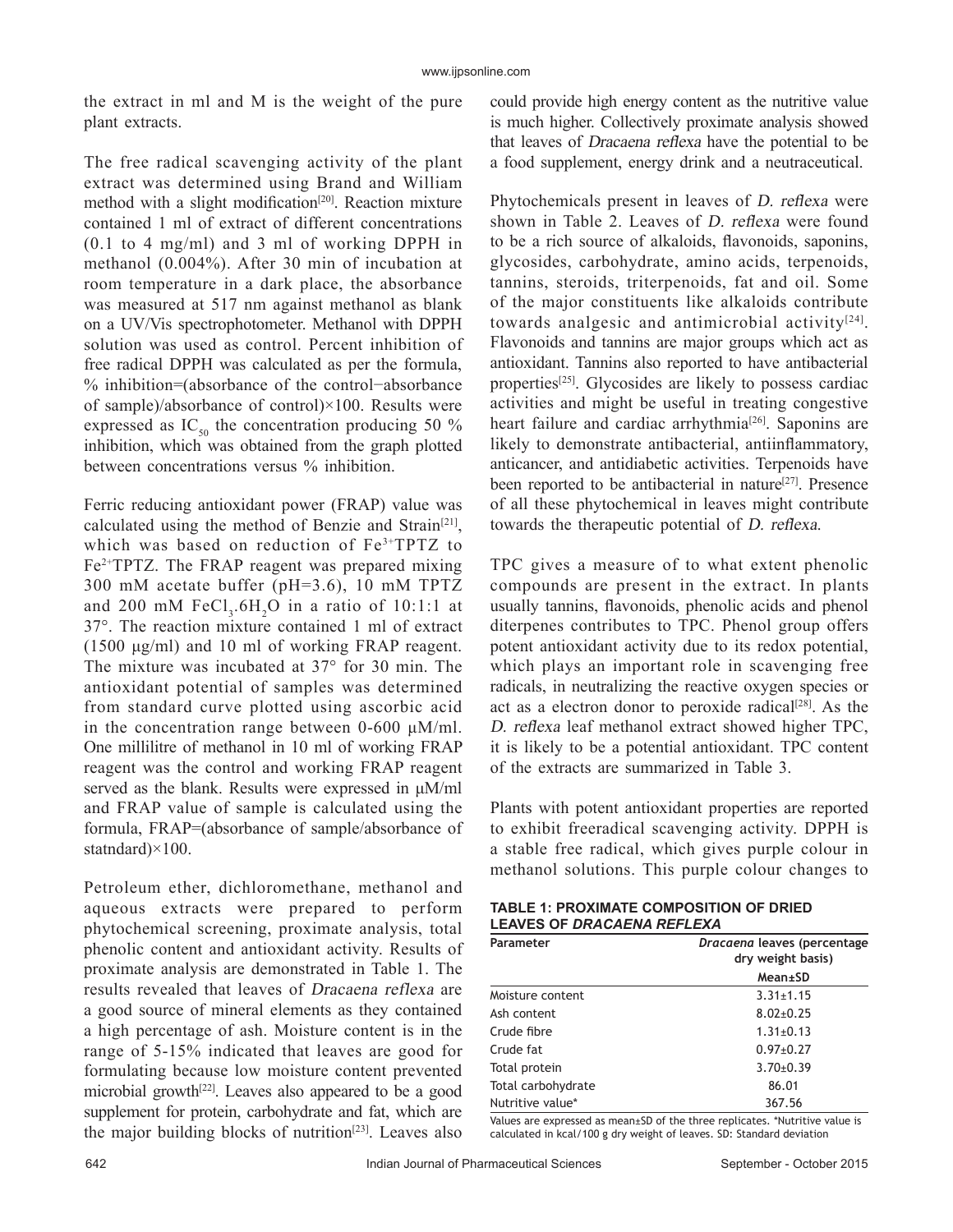| Phytochemical<br>constituents | Test performed              | <b>Extracts</b> |                 |           |           |
|-------------------------------|-----------------------------|-----------------|-----------------|-----------|-----------|
|                               |                             | Petroleum ether | Dichloromethane | Methanol  | Water     |
| Alkaloids                     | Wagner's test               |                 |                 | $+$       | $\ddot{}$ |
|                               | Hager's test                |                 |                 |           |           |
|                               | Dragendroff's test          |                 |                 |           | $\ddot{}$ |
|                               | Mayer's test                |                 |                 |           | $\ddot{}$ |
| Flavonoids                    | Alkaline test               |                 | $\ddot{}$       |           | $\ddot{}$ |
|                               | Lead acetate test           |                 |                 |           | $\ddot{}$ |
| Carbohydrates                 | Molisch's test              |                 |                 |           | $^+$      |
|                               | Bendict's test              |                 |                 |           |           |
|                               | Barfoed's test              |                 |                 |           | $^+$      |
|                               | Fehling's test              |                 |                 |           |           |
| <b>Tannins</b>                | Ferric chloride test        |                 |                 |           |           |
| Glycosides                    | Borntrager's test           |                 | $\ddot{}$       |           |           |
|                               | Legal's test                |                 |                 |           | $\ddot{}$ |
|                               | Keller-Killiani test        | $\ddot{}$       |                 |           |           |
| Terpenoids                    | Liebermann burchard test    | $\ddot{}$       |                 |           |           |
|                               | Salwoski test               | $\ddot{}$       |                 |           |           |
|                               | Salwoski test (triterpenes) |                 |                 |           |           |
| <b>Steroids</b>               | Liebermann burchard test    | $\ddot{}$       |                 |           |           |
| Fat and oil                   | Saponification test         | $^{+}$          | $\ddot{}$       |           |           |
|                               | Filter paper test           | $\ddot{}$       | $+$             |           |           |
| Saponin                       | Foam test                   |                 |                 | $\ddot{}$ |           |
|                               | Froth test                  |                 |                 |           | $\ddot{}$ |
| Protein                       | Ninhydrin                   |                 |                 |           |           |
|                               | <b>Biuret</b>               |                 |                 |           | $^{+}$    |

### **TABLE 2: PHYTOCHEMICAL CONSTITUENTS IN** *DRACAENA REFLEXA* **LEAF EXTRACTS**

+: Present, −: absent

yellow colour if the DPPH free radical is scavenged by donating either hydrogen radical or any alkyl radical. So plants secondary metabolites which have tendency to donate radical exhibit the good antioxidant power<sup>[29]</sup>. The *D. reflexa* leaf methanol extract showed very high free radical scavenging property as evidenced from the  $IC_{50}$  values obtained. Here a direct correlation can be demonstrated between the TPC and free radical scavenging property exhibited by the methanol extract graph of % inhibition versus concentrations showing comparison with standard BHT is demonstrated in fig. 1 and  $IC_{50}$ of different extract is listed in Table 4.

FRAP assay mainly measures the reducing potential of an antioxidant reacting with  $Fe<sup>3+</sup> TPTZ$  and producing a coloured  $Fe<sup>2+</sup> TPTZ$  complex. The reducing power of any compound or phytochemical is due to its ability to donate hydrogen atom or an electron to the metal atom. FRAP assay treats the antioxidants in a plant sample as a reducing agent in a colorimetric reaction. The reducing power of a plant is not only due to the presence of H atom donating ability but also due to presence of methoxy and keto groups, triterpenes and acid group[30]. FRAP values are given in Table 5.

## **TABLE 3: TOTAL PHENOLIC CONTENT OF LEAVES EXTRACTS OF** *DRACAENA REFLEXA*

| <b>Extracts</b> | Total phenolic content (mg GAE/gdw) |  |
|-----------------|-------------------------------------|--|
|                 | Mean±SD                             |  |
| Petroleum ether | $5.37+0.43$                         |  |
| Dichloromethane | $28.25 \pm 0.67$                    |  |
| Methanol        | $49.69 \pm 0.70$                    |  |
| Water           | $10.98 \pm 0.80$                    |  |
|                 |                                     |  |

mg GAE/g means milligram of extract equivalent to gallic acid per gram of dry weight of extract. Values are expressed as mean±SD of the three replicates. SD: Standard deviation

## **TABLE 4: IC50 OF LEAF EXTRACTS OF** *DRACAENA REFLEXA* **IN DPPH ASSAY**

| Extracts/standard | $IC_{so}$ values in mg/ml |  |  |
|-------------------|---------------------------|--|--|
|                   | Mean±SD                   |  |  |
| <b>BHT</b>        | $0.050+0.27$              |  |  |
| Petroleum ether   | $1.26 \pm 0.34$           |  |  |
| Dichloromethane   | $1.36 \pm 0.09$           |  |  |
| Methanol          | $0.97 + 1.1$              |  |  |
| Water             | $2.66 \pm 0.03$           |  |  |

Values are expressed as mean±SD of the three replicates. BHT: Butylated hydroxytoluene, DPPH: 1,1-dipheny l-2-picrylhydrazyl, SD: standard deviation

The results obtained in this study clearly showed that leaf extracts of Dracaena reflexa possessed antioxidant activity and the results of proximate analysis support the use of the leaves as a food supplement.